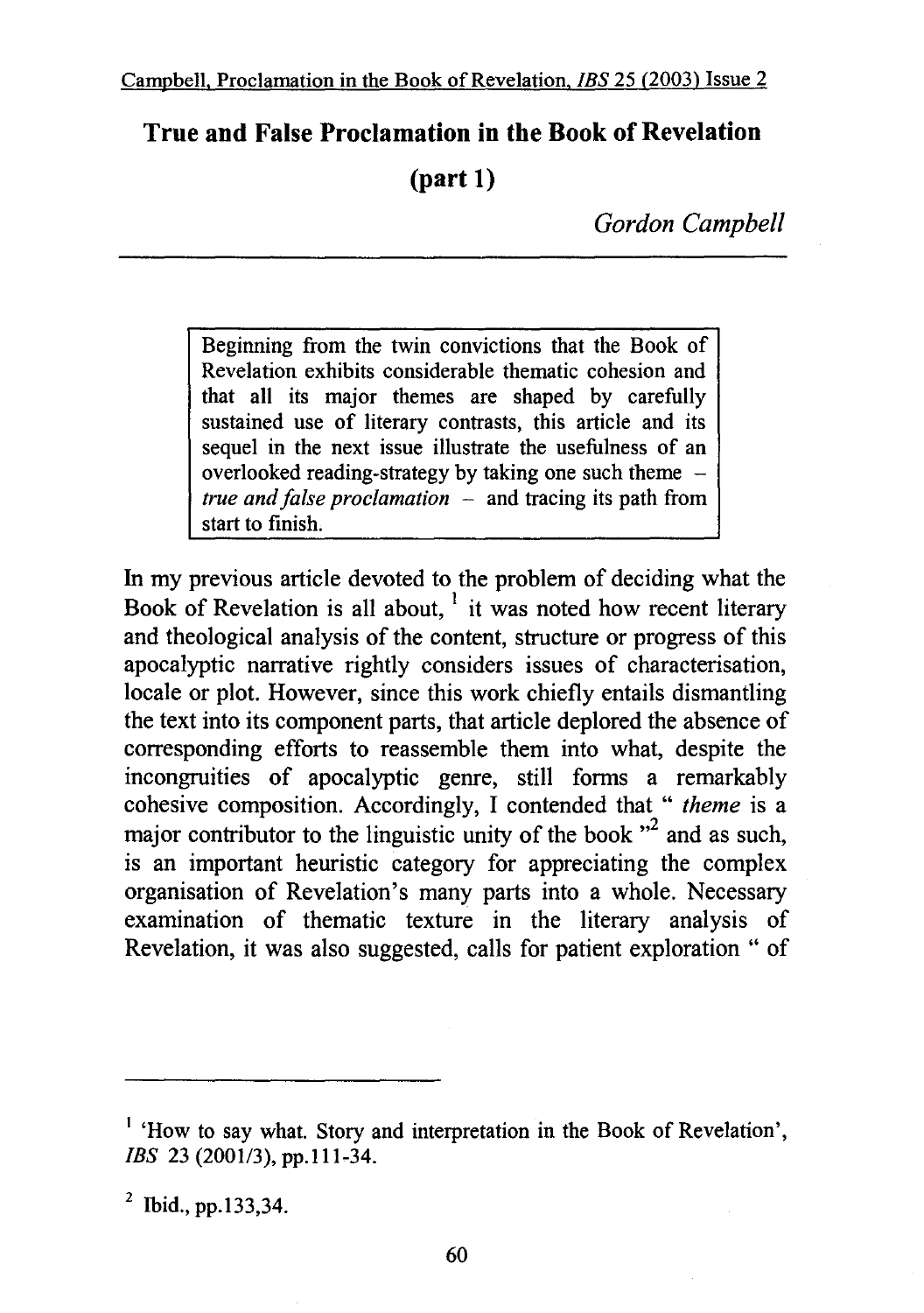the diverse thematic materials thoughtfully deployed and developed by John as facets of his story."<sup>3</sup>

In the present article and its sequel, I go off exploring and chart the course taken through the text by one major theme which spans the entire Book of Revelation: *True and false proclamation.* After briefly sketching the contours of this double theme, its trajectory will be carefully plotted. Prolonged study of Revelation's major themes $<sup>4</sup>$  has convinced me that each is conditioned by an ever-</sup> present antithetical parallelism, so that everything which the story presents as worthy, good and true finds itself carefully and systematically counterfeited. I have made a case, elsewhere, for reading thematic development in Revelation in terms of the book's pervasive and sophisticated use of antithetical parallelism, taking the narrative unit of Rev.13:1 - 14:5 as a sample. The following outline of the detailed argumentation presented there,<sup>5</sup> merely summarises for present purposes Revelation's sophisticated deployment of this procedure and the mechanics of its impact on the reader:

The compositional significance of antithetical parallelism in Revelation may be deduced from the sheer number of connections between part and counterpart that are developed in the course of the

3 Ibid., p.134.

<sup>4</sup>Undertaken for my doctoral thesis, *Parody in the Apocalypse. A literarytheo/ogical study of convergent antithetical themes in John 's Revelation,*  which essentially studies inner-textual literary parody in Revelation.

5 'Un procédé de composition négligé de l'Apocalypse de Jean : reperage, caracteristiques et cas temoin d'une *approche parodique* ', *Etudes Theo/ogiques et Religieuses,* 77 (2002/4), pp.491-516. After explaining and justifying my refinement and development of E.-B. Allo's ideas concerning the fundamental importance of antithesis in Revelation, and my adoption and methodological expansion of J. Roloff's proposal that John is utilising a *parody approach*, the remainder of the article studies Rev.13:1  $-$  14:5 in antithetical correlation to 5:1-14 and 11:1-13, two passages which carefully anticipate and prepare for it.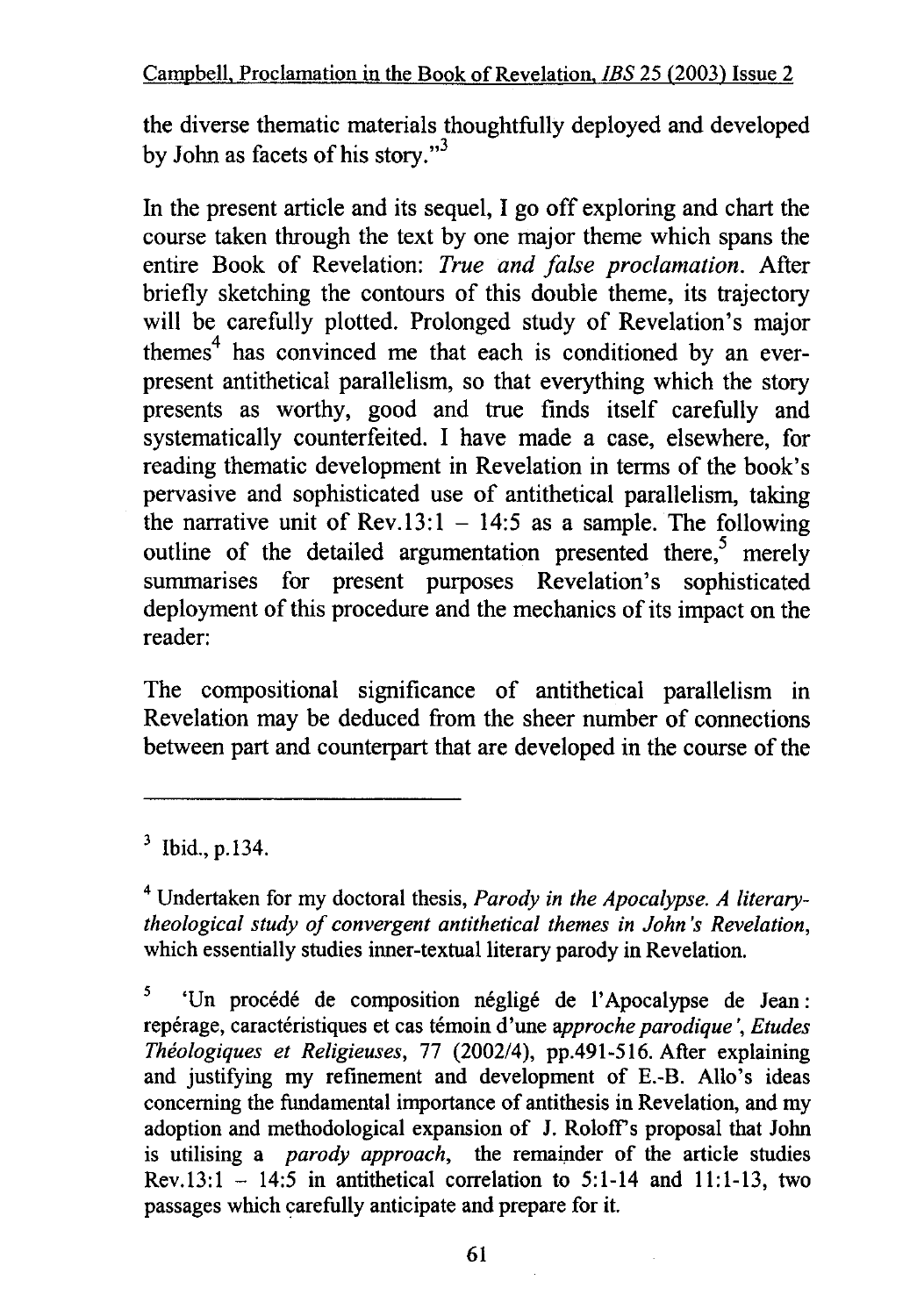narration. At the positive pole may be found those textual phenomena to which the story assigns the function and status of a model or exemplar (these may be characters, objects, slogans, titles, sub-plots, etc.). Every time that the developing narrative throws up a matching-piece which mimics some literary prototype already met by the reader, the parallelism's negative pole becomes visible and a part-to-counterpart relationship is created.

This parody approach is accessible and intelligible for readers because their seeing, hearing and imagining have been shaped by positive textual components before ever the negative forgeries appear. Some of this familiarisation relies on readers' prior knowledge of paradigms and their imitations borrowed and adapted, by Revelation, from *other* Jewish texts. Either way, it is the reader's resourcefulness in retaining prior information that determines 'competence' in spotting the counterfeit whenever it looms up in the story to mock its original by an indispensable combination of two types of literary correspondence: The first is an obligatory *resemblance* between an imitative entity and its model, allowing the reader to link the two features because of their clear congruity. The second is a contrary *dissimilarity* caused by discrepancies that permit the reader to differentiate between a simulation and its exemplar and to identify it as a mutant standing in fundamental antagonism to its original.

Using a strategy of literary distortion, Revelation continually takes literary prototypes in the text and fashions caricatures whose traits disfigure and alter the nature of their models. Despite surface affinities, these parodies are seen to differ from their patterns in such a way as to subvert them profoundly. Not that such pretensions will actually achieve anything in the end: For in spite of reversals inflicted in the course of the developing story, each model eventually overcomes the usurper that has tried to take its place until all the elements which constituted the parallelism's negative pole have been progressively neutralised.

Forearmed with this awareness of the *double treatment* which, it is my contention, John reserves for every major theme developed in his book, we may now pursue our aim which is to track one of them - the thematic vector of *true and false proclamation* – through the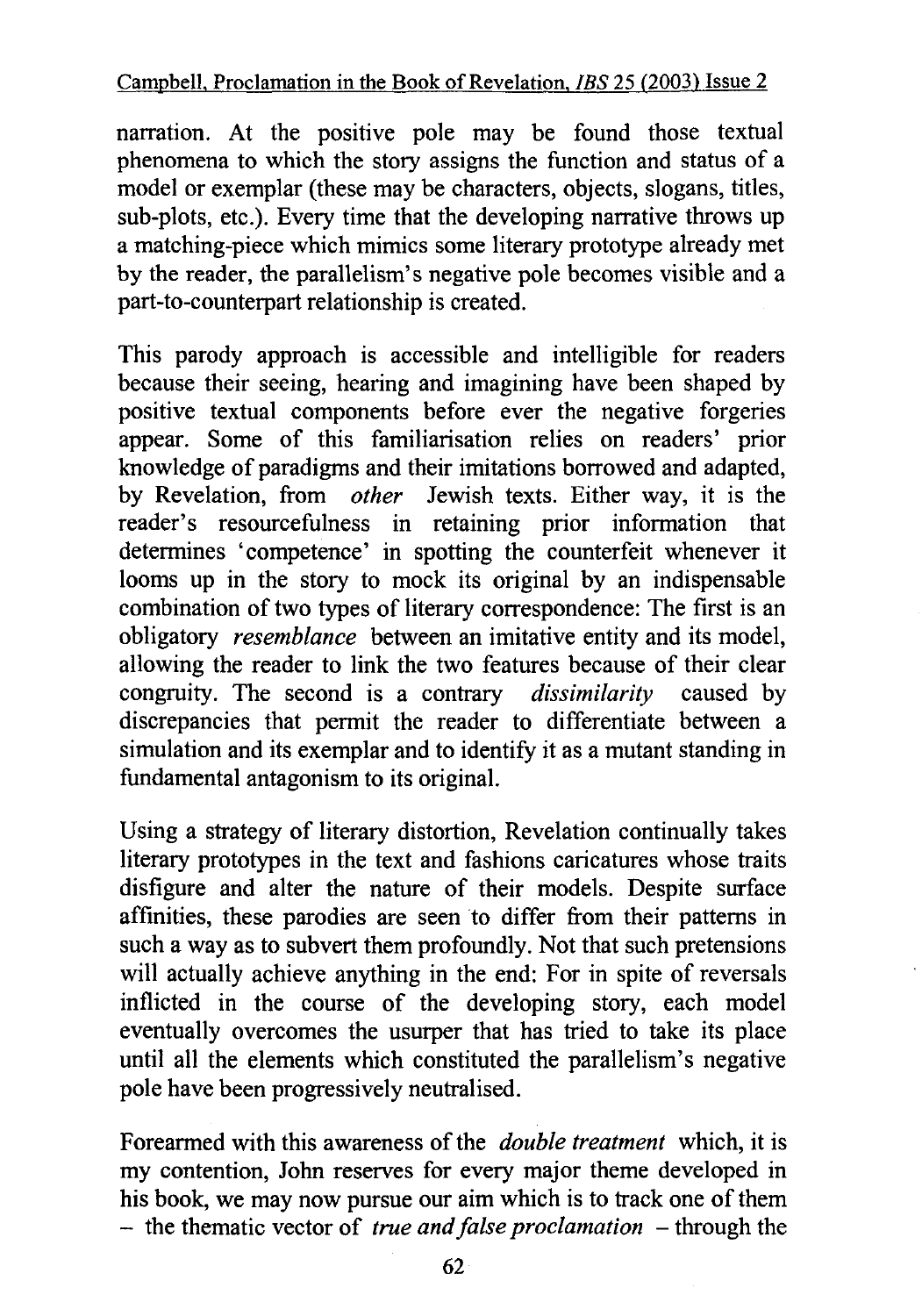entire text of Revelation. I begin with a synopsis of the chosen theme:

## *True and false proclamation: a skeleton*

*At the very heart of the revelation of Jesus Christ entrusted to John is to be found a message intended for Churches whose allotted task, in turn, will be to proclaim it. However, at the various stages of unveiling, receiving, taking in and passing on of this good news, the truth of the communication is at stake and there is a real risk of distortion and misrepresentation: The true prophet may be replaced by an impostor with appropriate characteristics and plausible words; the Gospel may be perverted by seductive propaganda; signs meant to buttress and authenticate the true message may themselves be misleading and fraudulent. A II this and more happens in the plot of Revelation, where appearances are deceptive and may conceal rather than reveal the truth. A scenario is created where the Lamb's faithful followers, obedient to the Word of God, are continually pitted against an enemy wielding lying counter-propaganda.* 

*Anchored in the introduction (/: 1-8) and in the inaugural vision/audition (1:9-20) is the theme of prophetic testimony to a revelation whose source is in God and in Jesus Christ (1:2,3). As the plot develops, a number of elements combine to flesh out this theme: The successive visions and especially auditions which will be described; various moments of proclamation, including particularly the messages to the seven Churches and the testimony of the two witnesses in ch.12; revelatory signs which impact the plot at crucial stages of its development; and finally, textual mechanisms which encourage the reader's understanding and interpretation of what is going on, notably of what God is saying and doing, and where truth is the issue constantly at stake.* 

*Every one of these aspects is subject to careful caricature as false witnesses and false prophets practise their deceit in word or in action and threaten to engulf the truth; correspondingly, the faithful* - *whether Christians in Roman Asia or, by extension, today's reader* - *need to train their ears to hear, focus their gaze and muster wisdom by which to judge. Passages where the theme of true and false proclamation is most prominent include the following: 1: 1-8; 2: 1* - *3:22; 11: 1- 13; 13:11-15; 19:11-21; 21:1-10; 22:10-21.*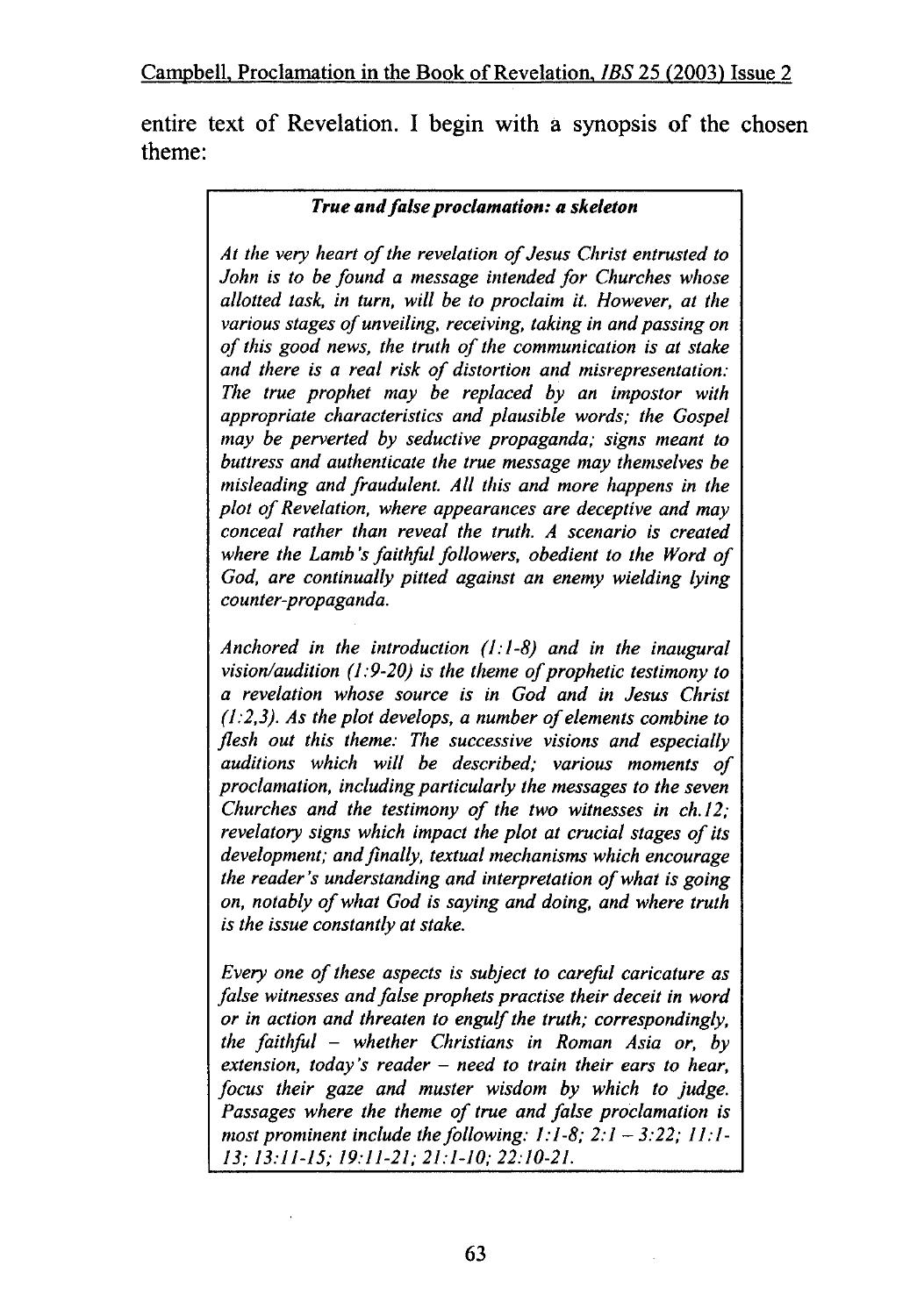**Revealer, revelation and recipients (ch.1).** From the very outset, revealed truth is guaranteed by Jesus Christ the faithful and true witness (1:5) who commands John to write (1:11-19) and whose trenchant words are intended for the Churches (1:16). Twice in 2:1  $-3:22$ , a vision that carries the programme for the ensuing scenes, the Church at Pergamum is reminded of this incisive word (2:12,16); two matching references will later use the same swordmetaphor in the vision that heralds Revelation's closing scenes (19:15,21). In fact each and every vision in the book is prefaced by a Word of divine origin whose role is also to give its interpretation. Thus the importance of 1:12 is not to be underestimated, for here the very first thing John *sees* is the voice that addresses him: In other words, the object of the vision is strictly speaking this revealed Word.<sup>6</sup> Although the seer is important in his roles as secretary and spokesperson (1:2,4,9-10; cf. 22:8,18) and although an angelic mediator singles him out for receiving a communication which Christ has for his followers (1:1), yet he does not pose as the author of the message he bears: Instead, the ultimate source is clearly said to be God, the Risen Christ and the sevenfold Spirit.<sup>7</sup>

The mechanism which permits transmission of this revelation to the Churches  $(2:1 - 3:22)$  is that of a revelatory chain which, for Leonard Thompson, comprises six links: God-Jesus-angels-Johnreader-hearer. 8 However, it is preferable to identify *seven*  connecting links and to include the Spirit (or seven spirits, sevenfold Spirit); Thompson has overlooked the programmatic significance of 1:4,5 where the Spirit is associated both with the Eternal God and with Christ the faithful witness. By making explicit the combined roles of the Risen One and the Spirit, this text is an

<sup>&</sup>lt;sup>6</sup> Cf. R.H. Mounce, *The Book of Revelation*, Grand Rapids, 1998<sup>2</sup>, p.196. Not until 9:17 will it be stated explicitly that John received revelation in a vision, είδον... εν τη οράσει.

<sup>7</sup> Thus E. Schussler-Fiorenza, *Vision of a Just World,* Edinburgh, 1993, pp.137,38.

<sup>8</sup>*The Book of Revelation: Apocalypse and Empire,* Oxford/New York, 1990, p.178.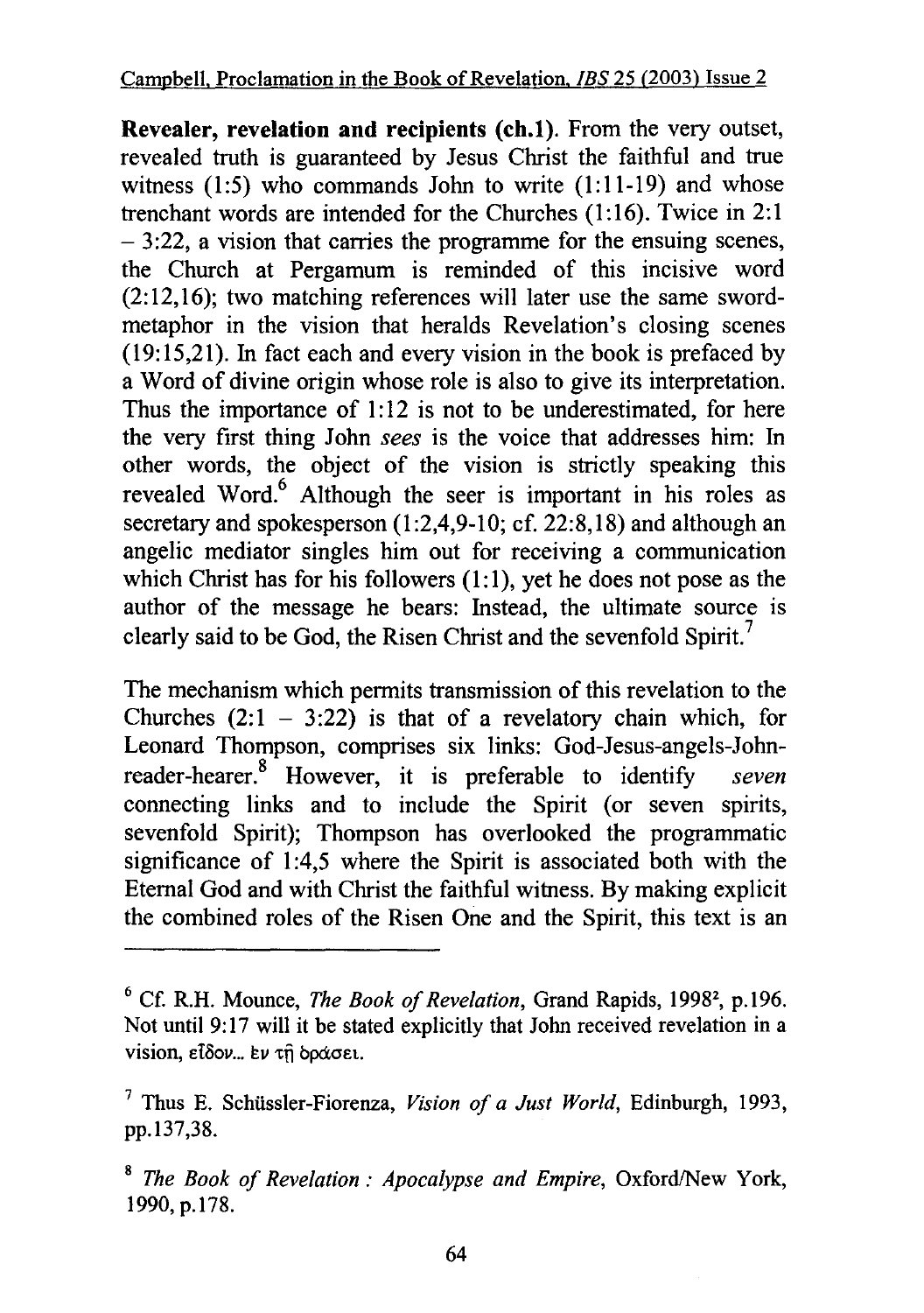overture to the double refrain which will punctuate the seven oracles to the Churches: The Risen Christ will initiate all seven by ordering John to write and by dictating their content and he will gift each Church with a promise to the victor (the subject of both  $\partial \Omega$  and  $\delta \omega \sigma \omega$ , 2:7, is unchanged throughout). However, it is the Spirit who will round off each communication and address each Church.

Four indicators in the text confirm the dignity of the Christians to whom this revelation is sent. Firstly, there is John's insistence that although he may be a seer, he is also one of them and thus shares the servant status (1:1), brotherhood and Christian experience (1:9) of the recipients. Secondly, an inaugural beatitude  $(1:3)$  explicitly promises a reward to those hearers who will heed and obey the prophecy. Thirdly, the imperatives which, in 1:11, govern the writing and dispatching of the verbal testimony, designate the faithful by name as the addressees of the revelation. And lastly the interpretation given to them concerning the mystery of the seven stars and seven lamp-stands, confirms them in their privileged role as beneficiaries of a divinely authorised message.<sup>9</sup>

These elements all give the Churches advance assurance of their active participation in witnessing  $(1:2,9)$  to the Jesus that all eyes will one day see (1:7). The Risen One's voice is characterised as ώς φωνή υδάτων πολλών (1:15), a simile not clarified until  $17:15^{10}$  (ύδατα α είδες ού ή πόρνη κάθηται, λαοί καί  $\delta$ γλοι είσιν και έθνη και γλώσσαι). The point is that right from the start Revelation's universal scope is being assumed, before the sevenfold proclamations to a symbolically complete Church  $(2: 1 - 3: 22)$  make this clear. Positive universality is indispensable for grasping its parody when there emerges, in 13:5 (cf. 13:14), a rival campaign characterised as  $\lambda \alpha \lambda$ ούν μεγάλα και βλασφημίας, which will seek to

<sup>&</sup>lt;sup>9</sup> Thompson, ibid., p.179, also notes the last two of these four indicators.

 $10$  I owe my awareness of the correlation between 1:15 and 17:15 to E. Corsini, *L 'Apocalypse maintenant,* Paris, 1984, p.85.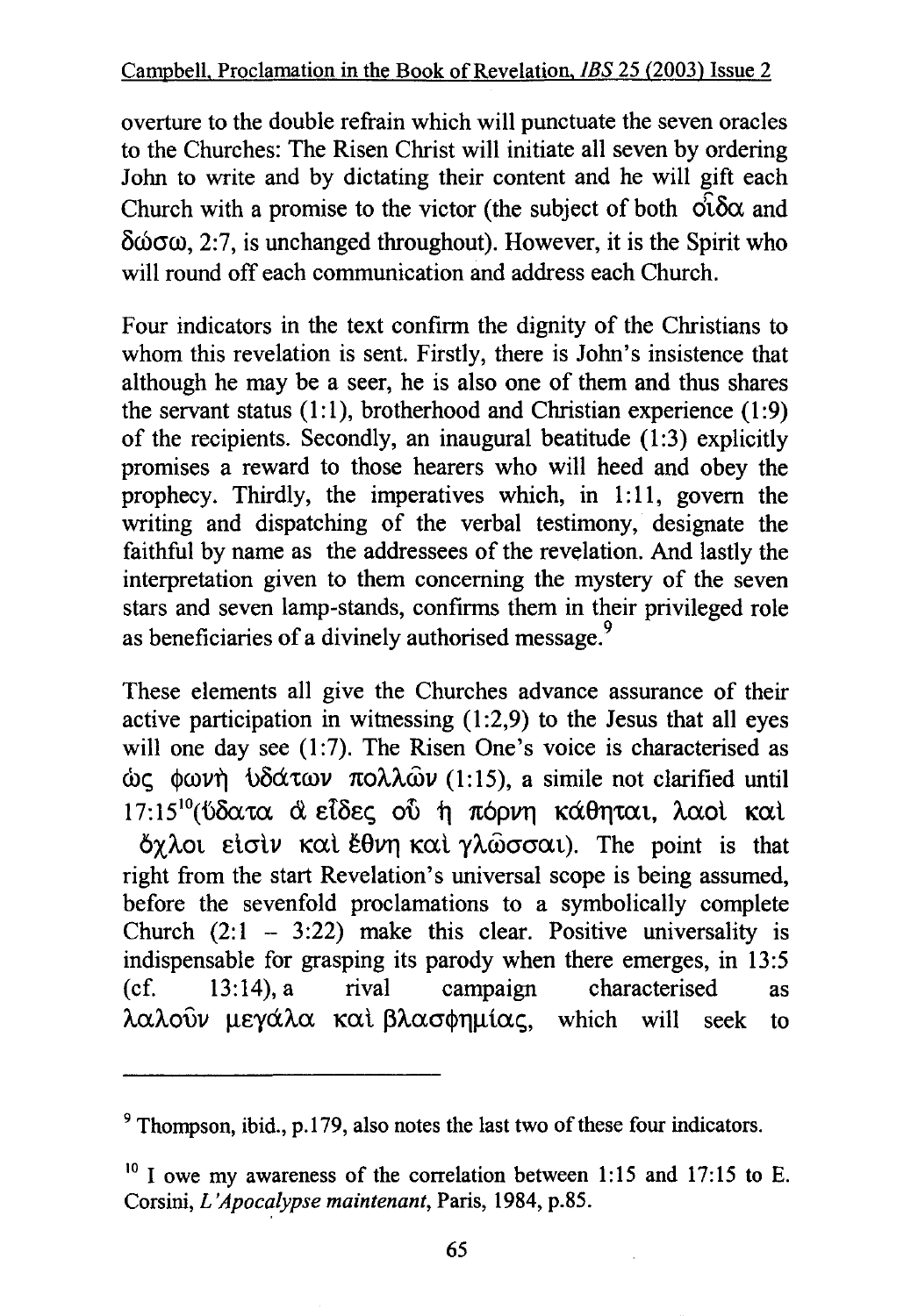persuade the inhabitants of the earth (13:3,7-8,12ss) by universal claims imitating those of the prior revelation (see my discussion of ch.13 in part 2).

**Approval and censure, truth and lies (ch.2:1 - 3:22).** After the establishment, in ch.1, of the theme of a divine revelation transmitted to Churches whose task is to bear witness to it, these seven-proclamations-in-one<sup> $11$ </sup> pursue the trajectory by expounding on the " revelation of Jesus Christ. " Straightaway, on the Lord's Day when human hearts are scrutinised and their intentions revealed, the recipients are given to understand not only that the revelation is indeed for them but also that it concerns them intimately. For the members of the Churches, John's writing both attests to God's truth and spells out terrible consequences for any subtraction from or addition to its contents  $(1:18; cf. 22:18, 19)$ . Nonetheless, it is with the resurrected Jesus in person that they meet as they assemble on the Lord's Day. So although John is a vital link in the revelatory chain, in the septet of oracles he disappears behind the figure of Christ;  $\frac{1}{2}$  his involvement is implicit, for the same Spirit who addresses the Churches (2:7 etc.) had taken hold of him (1: 10), yet he stays as it were in the wings while the Risen One and the Spirit hold the stage.

Every oracle begins with words spoken by Christ ( $\gamma$ pá $\gamma$ ov· Tá $\delta \varepsilon$   $\lambda \varepsilon$  $\gamma \varepsilon$  - 2:1 etc.) and ends with a repeated conclusion from the Spirit (άκουσάτω τί το πνεύμα λέγει -

 $11$  A key expression in the central oracle to Thyatira γνώσονται πάσαι αι εκκλεσίαι  $(2:23)$  - justifies this description. Cf. Schüssler-Fiorenza, op.cit., pp.46,47, who says " the so-called seven letters are... best understood as royal edicts or divine oracles... an integral part of the author's overall visionary rhetorical composition."

<sup>12</sup> As Thompson puts it (op.cit., in loc.) "John's subjectivity is buried within that narrated chain... the churches are not being guided and admonished by John but by the Christ whom John saw and heard. "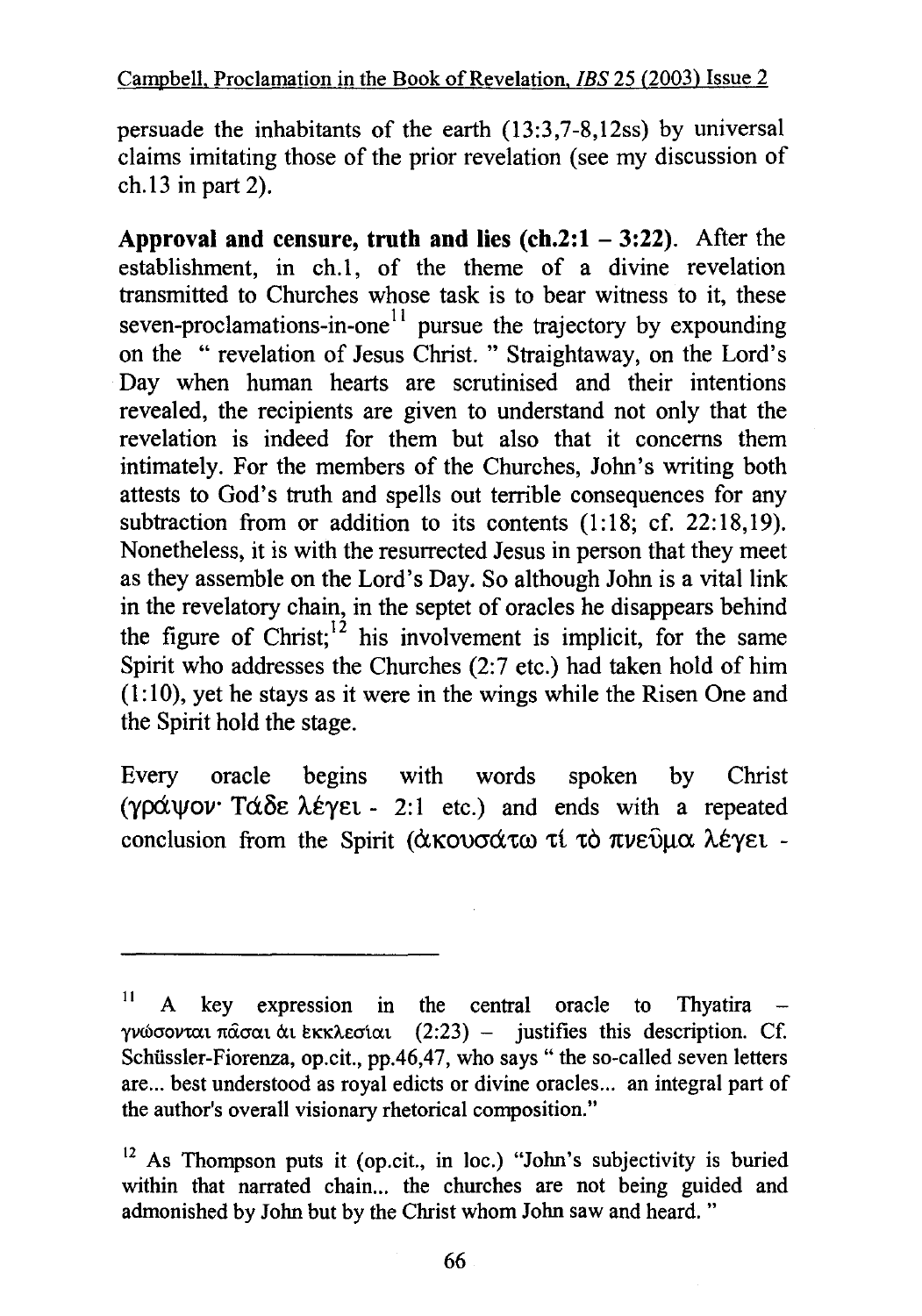2:7 etc.).<sup>13</sup> The Risen Christ and the Spirit co-operate to reveal a communication of divine origin and authority and crucially, their tandem serves as an exemplar: This model team will be parodied, as we will see, by a counterfeit duo composed of a bogus resurrected one and a pseudo-spirit (13:1-18) united in the service of diabolic propaganda. For the moment it is sufficient to notice how another anti-team, comprising Balaam and Balak (2: 14), acts as a precursor or first version of the two monsters. <sup>14</sup>

Repeating this or that aspect of Christ's prior titles or traits (drawn from 1:12-20), every oracle proceeds directly from the mouth of the Revealer (1:1,2) who has perfect knowledge of every Church's particular situation (2:2 etc.). In the opening message to Ephesus comes a refrain which, with variations, will punctuate all seven: oίδα τα έργα σου (2:2). In each message negative or positive elements identified by Christ are highlighted, setting up a slidingscale from praise for the good which should be pursued to blame for the evil that must be abandoned. This movement corresponds to the ambiguity of human existence and to the resulting ethical choices which Christians must make in the world.<sup>15</sup>

Revelation's constant intertwining of two contrasting threads, the genuine and the fraudulent, is fully operational at the heart of this first septet. A key term characteristic of *false* proclamation is  $\psi \in \mathcal{E}$  is a sobriquet for various groups to be found in the

<sup>13</sup> For J. Ellul, *L 'Architecture en mouvement,* Paris, 1975, pp. 132,33, the messages are at one and the same time Jesus Christ's objective testimony and the Spirit's personification of a Word which all, in the Churches, are called upon to make their own. Similarly G.R. Beasley-Murray, *The Book of Revelation,* London, 1974, p.76.

<sup>&</sup>lt;sup>14</sup> J.P.M. Sweet, *Revelation*, London, 1979 (in loc.), takes this duo selected from Israel's past to be a prefiguring of what he sees as a false king and a false prophet in ch.13.

<sup>&</sup>lt;sup>15</sup> In the introduction to his commentary, *Revelation*, London, 1993, p.4, C. Rowland summarises the positive and negative characteristics church by church and finds John's report to be pastorally appropriate.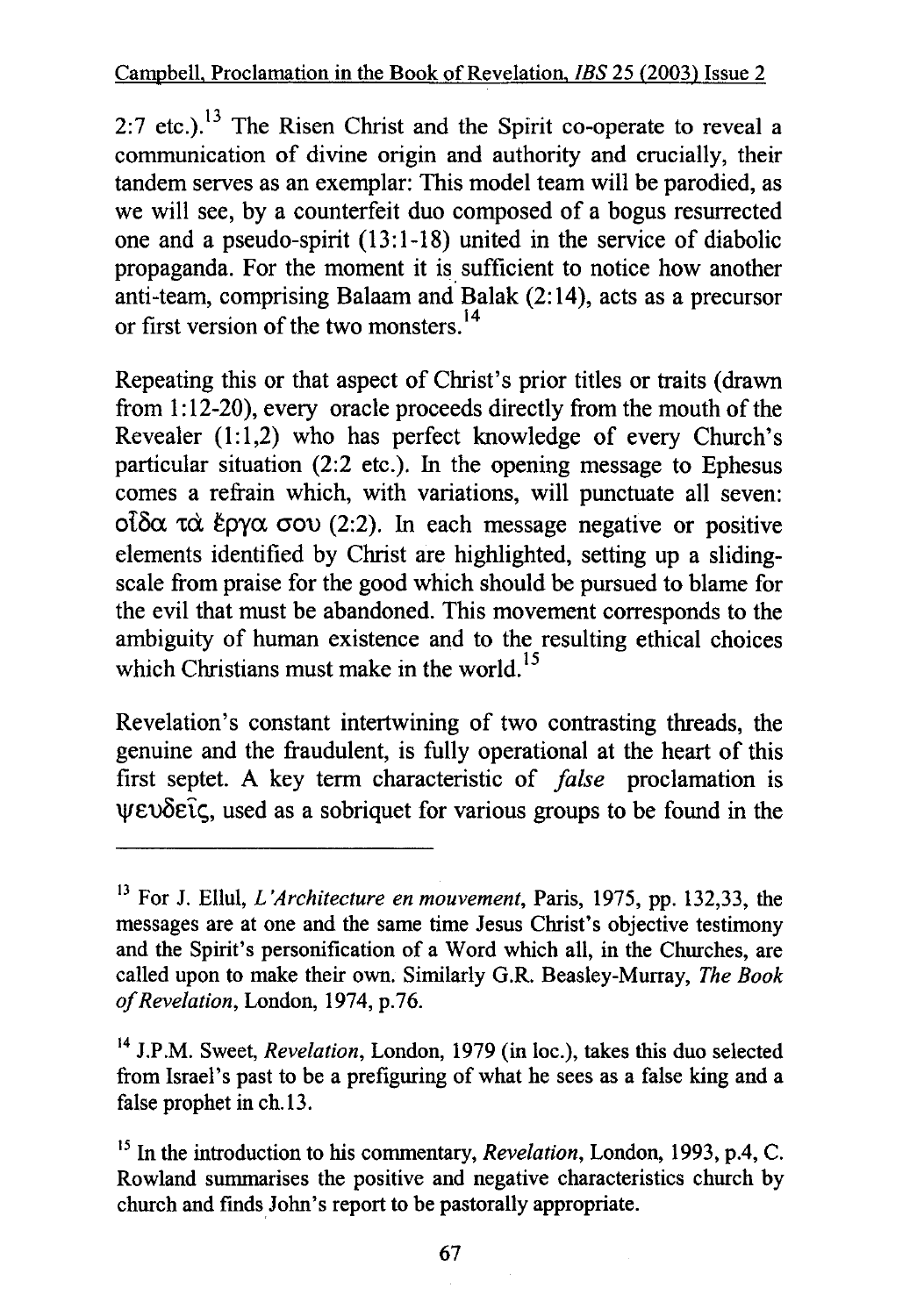Churches. John applies it to the Nicolaitans (2:6) and their detestable actions and to teaching of similar character which surfaces in Pergamum (2:15). Meanwhile Jezebel who styles herself a prophetess (2:20) and has a following (2:22,23) is assimilated to a pseudo-prophetic figure in Israel's history, Balaam, whose doctrine some at Pergamum profess. The pseudo-apostles (2:2) are perhaps recognizable by their lack of deeds of apostolic legitimacy (τα σημεία του αποστόλου, II Co.12:12). To these fake apostles in Ephesus may be added the so-called Jews of Smyrna, whose words are mere  $\beta \lambda \alpha \sigma \phi \eta \mu \alpha$  (2:9), and those of Philadelphia - expressly labelled  $\psi \epsilon \hat{\nu} \delta \hat{\nu} \nu \alpha \iota$  - in their "synagogues of satan." Sardis, meanwhile, is a community where the majority have besmirched their garments (cf. 3:4).

Whilst there is much more to Revelation's Jezebel than her prophetic traits convey,<sup>16</sup> these clearly tie her to a falsification of prophecy from which the believing community is never entirely free. In Matthew's version of his apocalyptic discourse, Jesus gives a threefold declaration of how false prophets and phoney christs will deceive many (Mt.24:5,11,24). Here, John's way of presenting Jezebel follows the logic of Dt.13, where a hallmark of false prophecy is said to be its incitement to worship other gods and thus to imitate the behaviour of pagan neighbours.<sup>17</sup> The effect of Jezebel's instruction is to lead the faithful astray (through fornication and eating meat from pagan temples, 2:20); later

<sup>&</sup>lt;sup>16</sup> For her key role among Revelation's female figures, cf. already Preston and Hanson, *The Revelation of St. John the Divine,* London, 1945, p.65. Despite her clear representative and symbolic value, recent exegesis has often seen in Jezebel a rival prophetess whom John lampoons, e.g. P. Duff, *Who Rides the Beast? Prophetic Rivalry and the Rhetoric of Crisis in the Churches of the Apocalypse,* New York, 2001, pp.15,16. For an audacious recent attempt to identify Jezebel as Paul's convert Lydia of Thyatira (cf. Acts 16), see Margaret Barker, *The Revelation of Jesus Christ,* Edinburgh, 2000, pp.96-102, especially p.100.

 $17$  Other texts that tackle the problem of true/false prophecy include Dt.18 and Jer.19. See Rowland, op.cit., p.40.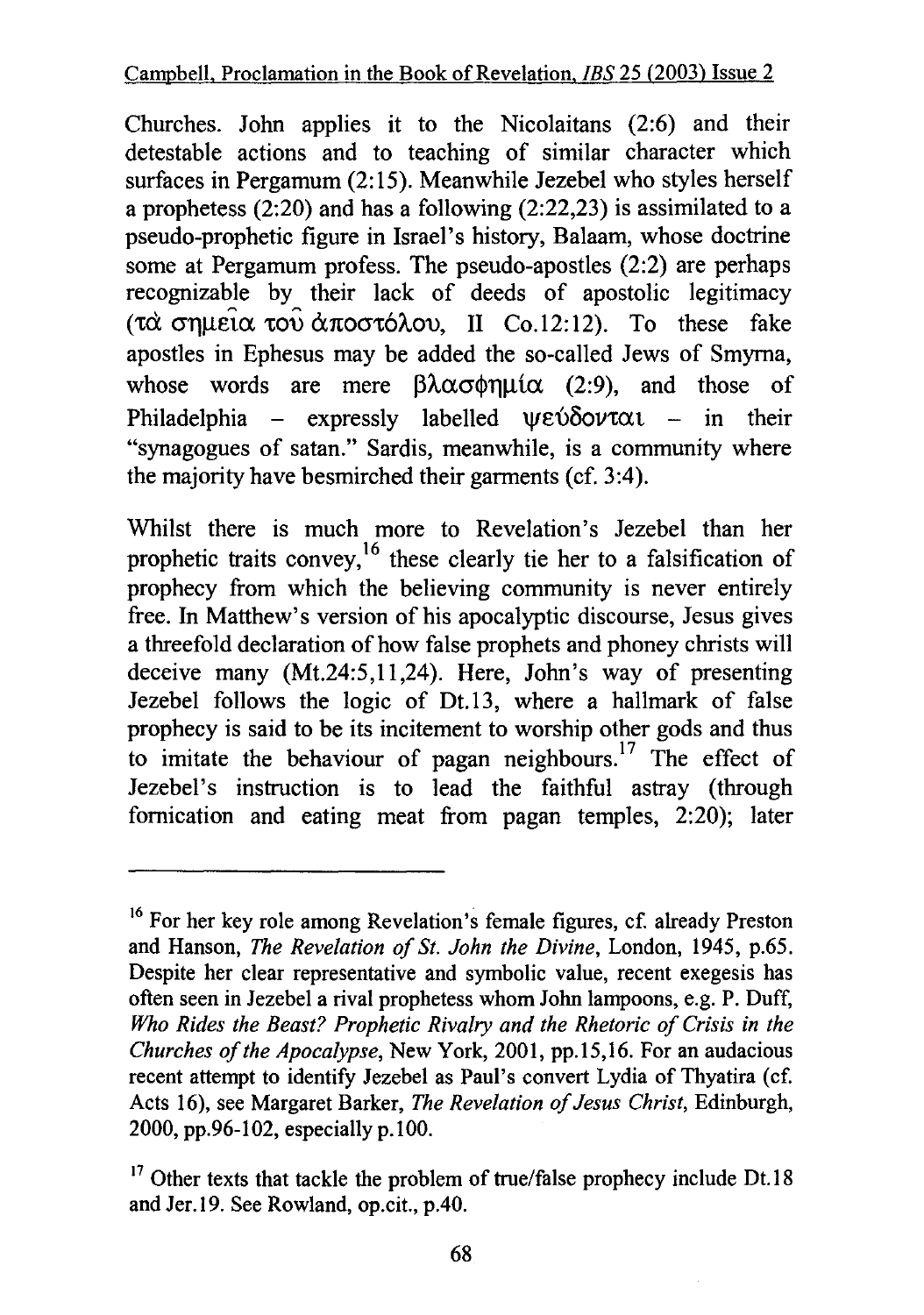subjects of  $\pi\lambda\alpha\nu\alpha\omega$  will be the satan, his sidekicks and Babylon (12:9; 13:14; 18:23; 19:20; 20:3; 20:8; 20:10). Thus since Jezebel's function in the text is primarily that of a rival, bogus prophetic voice soon to be echoed by the false prophecy of the monster and its assistant ( $ch.13$ ;  $cf. 19:20$ ), she must be repudiated (2:20).

Only one lone human counterpart to all these companions in falsehood is named in the oracles, Antipas; he alone has reproduced Christ's witness and heeded the Spirit's voice. His depiction as b μάρτυς μου b πιστός μου, δε άπεκτάνθη παρ' ύμιν: (2:1) 3) seems designed to cast him in the mould of the *true* prophet,<sup>18</sup> as is shown by the fact that John appears deliberately to take his own stance where Antipas fell.

It should be noticed that it is *inside the Churches* where truth confronts deception and, from the seer's viewpoint, where Christ's Word echoed by the Spirit could well go unheard. In several oracles the problem is obviously that the congregations concerned allow verity and falsity to exist side by side, to such an extent that lies have the upper hand (in Sardis or Laodicea) or exert a significant influence (in Pergamum or Thyatira). Whereas the faithful hold out against falsehood in Smryna, the devil in his characteristic roles as *agent provocateur,* legal adversary and fountain of all lies has nevertheless declared war on them (2: 10); only the Philadelphians' unshakeable commitment to the truth (3:10) protects them.

All of this points up the problem of how the enlightened reader (b  $\ell \gamma \omega \nu$  over 2:7 etc.) is to tell the real from the sham, exercising a discernment Jesus required of his own attentive hearers (b έγων ώτα άκουέτω, Mt.11:15; 13:9,43). Such wisdom will

<sup>&</sup>lt;sup>18</sup> H. Kraft, *Die Offenbarung des Johannes*, Tübingen, 1974, p.64, reads μάρτυς as a technical term not for 'martyr' but for the prophet who bears witness and suffers for it, just as do the two prophesying witnesses of 11:3;<br>this is consonant with the definition given later in 19:10 this is consonant with the definition given later in 19:10 (h γάρ μαρτυρία' Iησού εστιν το πνεύμα της προφη-τείας). Thus for Kraft, Antipas is a martyr in the sense of a suffering prophet.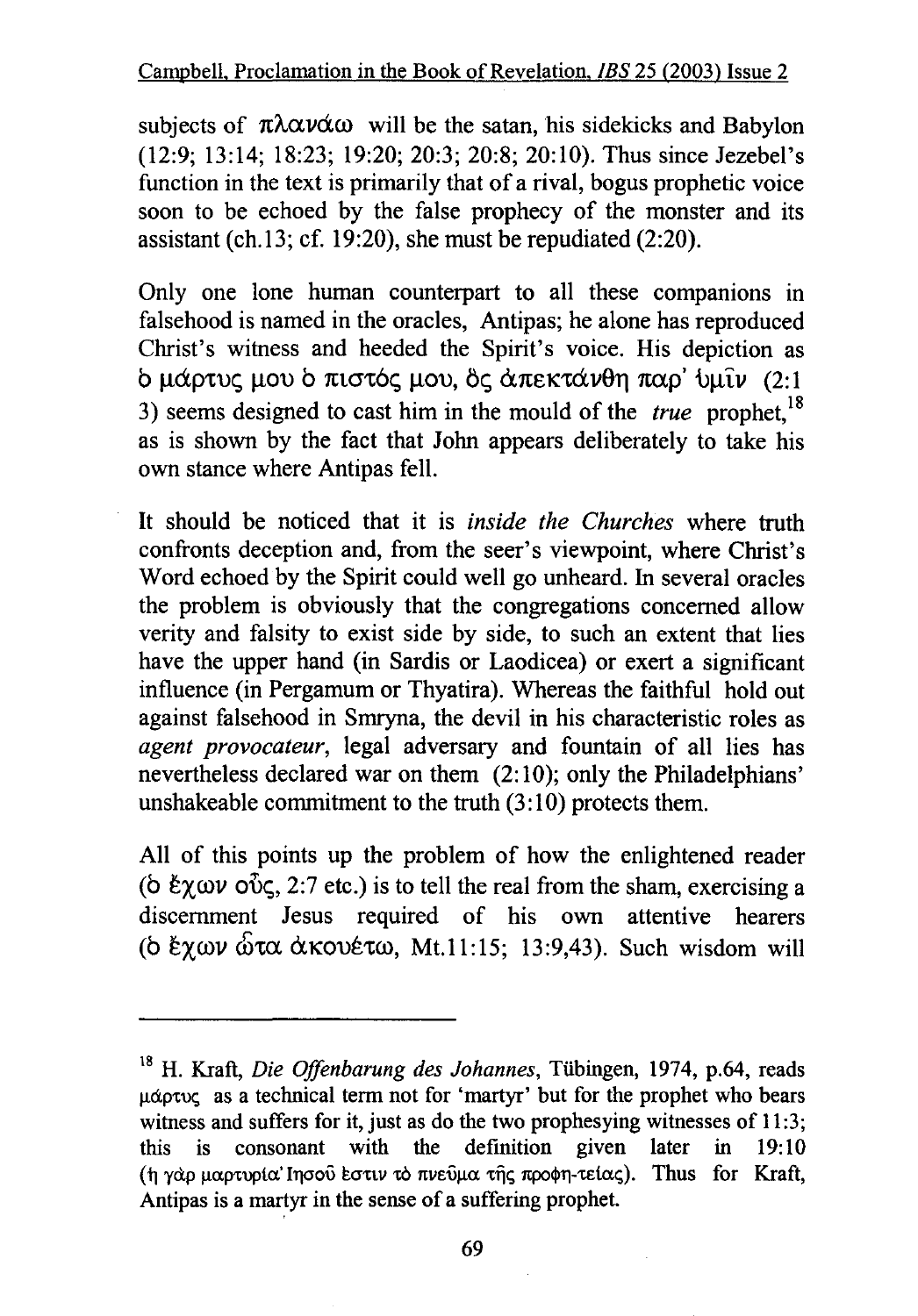prove essential amid the twists and turns of the later narrative.<sup>19</sup> Another requisite in the struggle against falsehood is the capacity for perseverance ( $\dot{\theta}$ ), a key concept in the message to the Church at Philadelphia. This quality takes its inspiration from the life and witness of Jesus, much as in the Pauline tradition: In II Th.3:5 the addressees are encouraged  $\epsilon'$ ic  $\tau \dot{\eta} \nu$  $\theta$ πομονήν του χριστου - an endurance which Heb.12:2 sees encapsulated in the suffering of the cross.

To summarise, this first septet sets the Word of God against words which feign it. The battle is for the ears of Christians who cannot always rightly perceive a true word and who therefore risk making shipwreck of their faith and having their names erased from a book of life (also 13:8, 17:8, 20:12,15; 21:27; cf. Ex.32:32,33; Ps.69:28- 29), whose only indelible entries belong to those who are constant to the end, when Messiah will confess their name before his Father (3:5, in an apparent echo of Jesus' words, cf. Mt.10:32/Lc.12:8). Believers have the task of making a good confession to the truth of their faith (2:13; 6:9; 11:7; 12:11,17; 17:6; 20:4), in emulation of the Confessor who once stood before Pontius Pilate (cf. I Ti.6:13).<sup>20</sup>

Since Messiah alone is the faithful witness (cf. 1:5),  $\delta \alpha \lambda \eta \theta \nu \delta \zeta$ (3:7), it is not fortuitous that the last of the seven oracles should state the Risen One to be  $\delta'$  Aunny, b  $\mu$  $\alpha$   $\beta$   $\tau$  $\alpha$  $\beta$   $\alpha$   $\alpha$   $\beta$  $\alpha \lambda \eta \theta \nu \zeta$  (3:14), thus underscoring his reliability as a witness and the trustworthiness of his testimony (cf. Ps.89:37; Pr.14:5,25;

 $19$  13:9 El τις έχει οὖς ακουσάτω, 13:10 ώδε εστιν η υπομονη, 13:18 b exrov *vouv;* 14: 12 ©BE ti l>noµovfi; 17:9 cMe: b voii~ b exrov crO<j>iav.

<sup>2</sup> ° Compare A.A. Trites, *The New Testament Concept of Witness,*  Cambridge, 1977, ch.10 'The Concept of Witness in the Book of Revelation', p.159 : "As in many of the writings of the Old and New Testaments, the word 'testimony' retains its juridical sense, and means the open confession of the truth."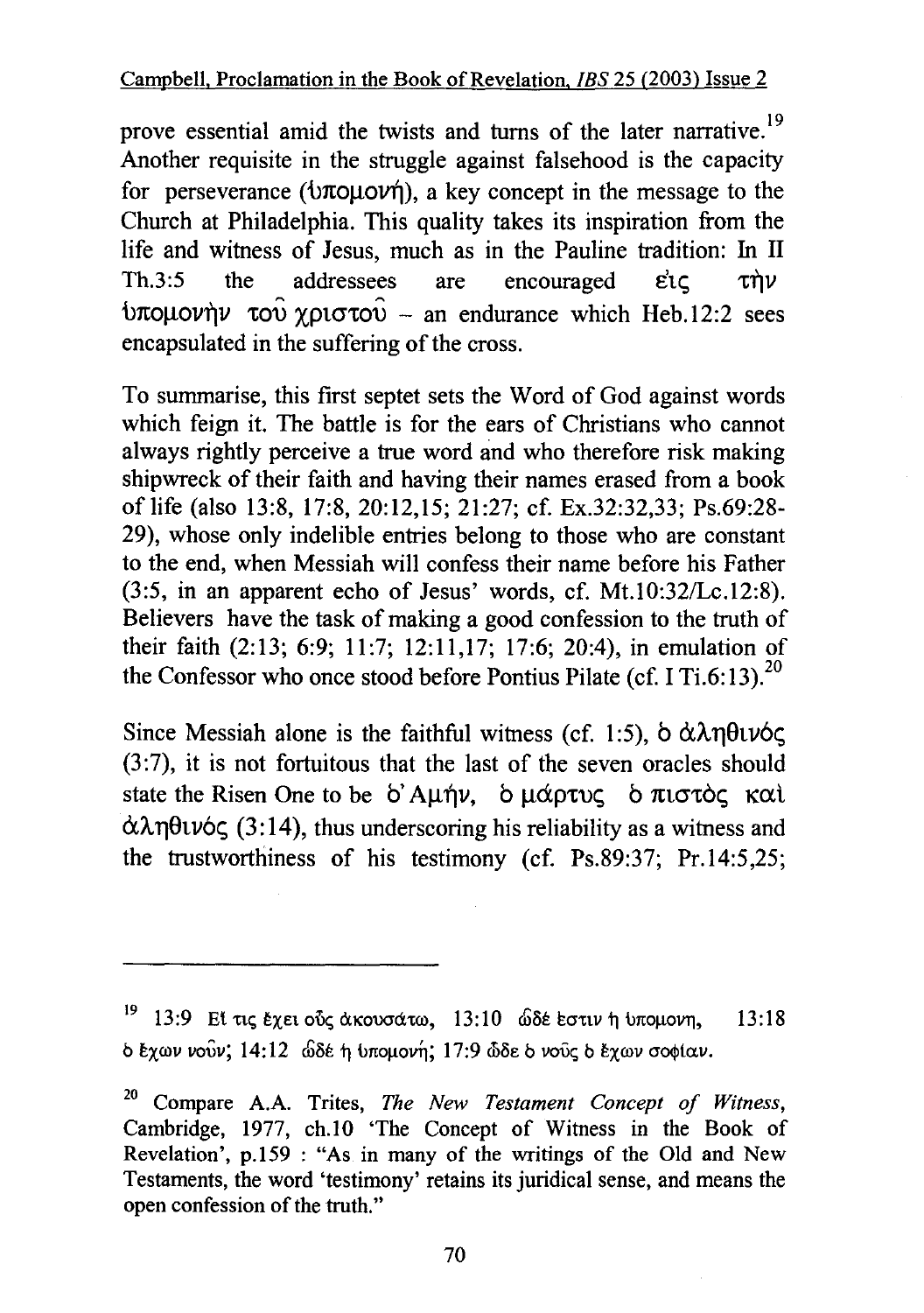Es.8:2).<sup>21</sup> Even so, right where the risen Christ knocks at the door (3:20), other counter-testimony is heard and whereas *he* knows perfectly the state of his Church, *she* alas is capable of ignorance of her sorry state (her faults are fourfold, 3:17). These are (her faults are fourfold,  $3:17$ ). These are precarious circumstances; in the name of the Messiah who, as true wisdom, reproves and chastens the Church, John will undertake a rhetorical strategy using the counterfeit to parody the authentic in such a way as to ridicule compelling falsehoods which fascinate the Church and to shake out of their lethargy and self-satisfaction the blindest and deafest of believers, stirring them into making right  $choices.<sup>22</sup>$ 

**Behind the** scenes **of Revelation (ch.4:1 - 5:14).** Several aspects of our theme undergo development in this important diptych. Here the reader first encounters the Lamb with seven eyes and seven spirits who will reveal God's designs. Of particular relevance is the inseparable nature of what is seen and heard ( $k\alpha$ )  $\alpha$ )  $\alpha$   $\alpha$ )  $\beta$   $\alpha$   $\beta$   $\alpha$ ,  $\alpha$ ,  $\beta$   $\alpha$ ,  $\beta$   $\alpha$ ,  $\beta$ ;  $\alpha$ ,  $\beta$ ;  $\alpha$ ,  $\beta$   $\alpha$ ,  $\beta$ ;  $\alpha$ ,  $\beta$   $\alpha$ ,  $\beta$ ;  $\alpha$ ,  $\beta$ ;  $\alpha$ ,  $\beta$ ;  $\alpha$ ,  $\beta$ ;  $\alpha$ ,  $\alpha$ ,  $\beta$ ;  $\alpha$ ,  $\beta$ ;  $\alpha$ ,  $\beta$ ;  $\alpha$ , elucidates vision.<sup>23</sup> The same interpretative strategy will be indispensable to the reader later when faced with deceitful artifices that need to be unmasked (13:9ss,18; 17:9). Now is also the moment at which access is granted to the central zone where the seer receives revelation  $-$  the heavenly throne-room  $(4:2)$  where the scroll is unsealed and perused, as in a synagogue  $(5:1\text{ ff})$  with its altar (perhaps that reserved, later, for incense and prayer, 8:3ff).

<sup>&</sup>lt;sup>21</sup> In this regard see Mounce, op.cit., p.108; he takes the title b 'Aµ $\eta$  to come from Isa.65:16.

<sup>&</sup>lt;sup>22</sup> I lack Schüssler-Fiorenza's confidence (op.cit., p.137) that dissenting views of the state of the Asian Churches, which John might be combating, are capable of being reconstructed from this sevenfold oracle or that John, here, is establishing his ethos or credibility over against what remain, for the reader, ghostly opponents!

<sup>23</sup> Similarly Sweet, op.cit., in loc. R. Bauckham, *The Climax of Prophecy,*  Edinburgh, 1993, p.185, shows how John metaphorically 'sees' everything said of the Lamb, dragon or whore and enables his reader to 'see' in turn.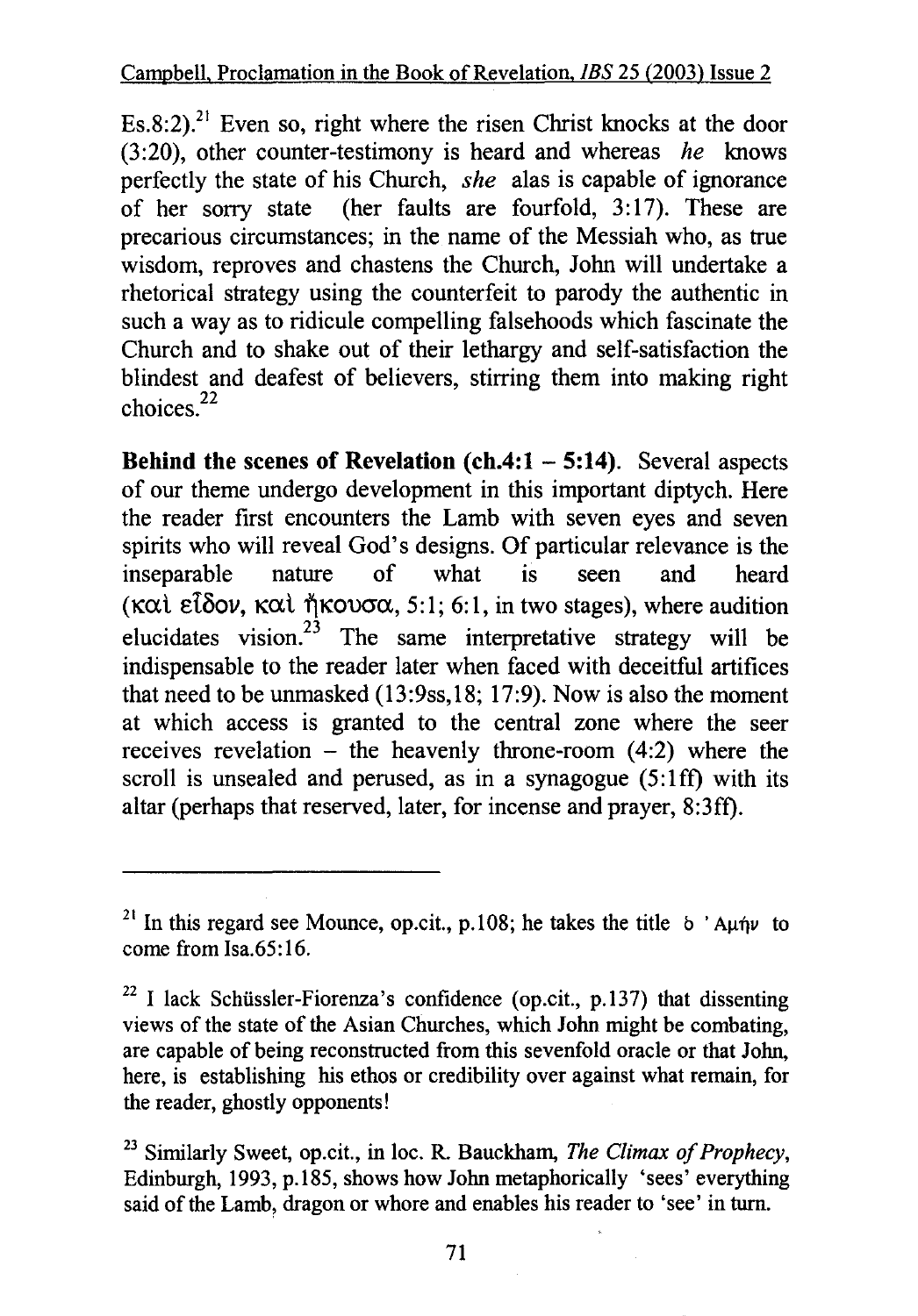The dragon, too, will soon strike the pose of ultimate revealer, showing that he possesses power, a throne and considerable authority (13:2). Yet despite having once been party to the celestial council (Jb.1:6-12; 2:1-7; Za.3:1-5), with the function of accuser, the dragon will not be able to shake off the verdict of condemnation which has befallen it, a sentence of exclusion from the divine presence (12:10) and of exile upon the earth (12:13). Nor will the spate of words it inspires (13:6ff) ever be compiled into anything like a rival book of destiny, for the seals of ch.6-10, whose rupture signifies the transmission of knowledge, attest that none may share the prerogatives of God who alone knows the secret of his actions and will only divulge it via the Lamb's action in breaking the seals. The issue here is authenticity; consequently it is only after the word of true witness has been spoken  $(11:7)$  that the rival version of the dragon and his understudies is heard, thus insuring its ineffectiveness in advance.<sup>24</sup>

All are witnesses (ch.6:9-11). The picture painted in this cameo reveals a characterisation of faithful witnesses as precise as it is significant: όι εσφαγμένοι] διά τον λόγον του θεου καί δι  $\dot{\alpha}$   $\tau$  $\dot{\eta}$ ν  $\mu \alpha$   $\rho \tau$   $\dot{\alpha}$   $\nu$   $\dot{\eta}$   $\nu$   $\epsilon$   $\dot{\gamma}$   $\alpha$   $\nu$ . The question on their lips (  $\text{\&} \omega \zeta \pi \text{ for } t_0$ ; 6:10) links them to the martyr-witnesses of the Old Covenant.<sup>25</sup> As vehicles for the Word of God and witness-bearers  $$ implicitly, to Jesus Christ – their task is identical to the seer's  $(1:2)$ carried out, from Patmos, on behalf of his brothers. The expression in 1:9 is virtually identical,  $\delta t \dot{\alpha}$   $\tau \dot{\alpha} \nu$   $\lambda \dot{\alpha} \gamma \dot{\alpha} \nu$   $\tau \dot{\alpha} \dot{\alpha}$ .  $\theta \dot{\alpha} \dot{\alpha} \dot{\alpha}$  $\tau \eta \nu$  μαρτυρίαν 'Inσου. Moreover, these witnesses have given their lives just like the faithful Antipas who was killed  $(2:13)$ ; now  $\forall$ UXCX. themselves, immolated like the Lamb (5:6) who breaks the

<sup>24</sup> Compare Rowland, op.cit., p.83.

<sup>25</sup> At this point in his commentary, *The Revelation of St. John the Divine,*  London, 1966, G.B. Caird gives a list of relevant OT texts: Pss.6, 13, 35, 74, 80, 89, 90, 94, as well as Isa.6:11, Jer.47:6, Hab.1:2 and most particularly, for Caird, Zac.1:12. For Trites, op.cit., p.162, this cry for justice must be set against a legal backdrop.